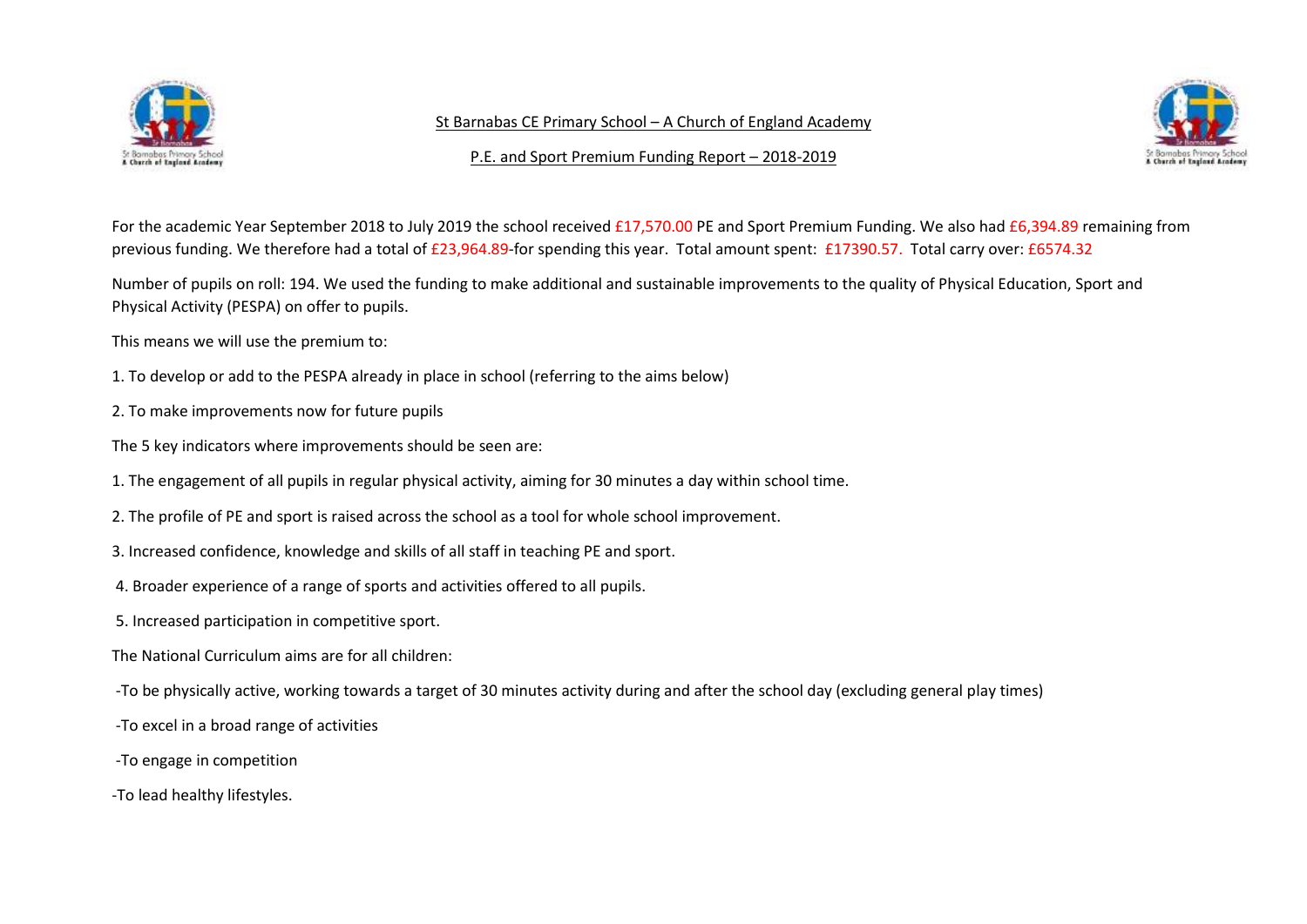We aim to meet the curriculum expectations with the help of the Sport Premium Funding by providing: - A more inclusive curriculum - A growth in traditional and alternative sports - Improvements in our partnership work with other schools - Creating links with other subjects that contribute to pupils' overall achievement and their greater social, spiritual, moral and cultural skills.

| <b>NC Swimming Requirement</b>                                                                        | Number of  | % of pupils achieving            |
|-------------------------------------------------------------------------------------------------------|------------|----------------------------------|
|                                                                                                       | pupils out |                                  |
|                                                                                                       | of         |                                  |
| What percentage of your current Year 6 cohort swim competently, confidently and proficiently over a   | 29/30      | 97%                              |
| distance of at least 25 metres? N.B. Even though your children may swim in another year please report |            |                                  |
| on their attainment on leaving primary school.                                                        |            |                                  |
|                                                                                                       |            |                                  |
| What percentage of your Year 6 cohort use a range of strokes effectively [for example, front crawl,   | 21/30      | 70%                              |
| backstroke and breaststroke]?                                                                         |            |                                  |
| What percentage of your Year 6 cohort perform safe self-rescue in different water- based situations?  | 29/30      | 97%                              |
|                                                                                                       |            |                                  |
|                                                                                                       |            |                                  |
|                                                                                                       |            |                                  |
| Schools can choose to use the Primary PE and Sport Premium to provide additional provision for        | Yes        | Year 3 children have attended a  |
| swimming but this must be for activity over and above the national curriculum requirements. Have you  |            | further term of swimming on      |
| used it in this way?                                                                                  |            | top of the Autumn term 18        |
|                                                                                                       |            | swimming sessions.               |
|                                                                                                       |            | Catch up sessions have also      |
|                                                                                                       |            | been paid for, for children in   |
|                                                                                                       |            | Years 4-6, who did not meet NC   |
|                                                                                                       |            | requirements                     |
|                                                                                                       |            | All children in UKS2 who did not |
|                                                                                                       |            | meet current NC requirements     |
|                                                                                                       |            | attended this also.              |

## 2018-2019 Meeting national curriculum requirements for swimming and water safety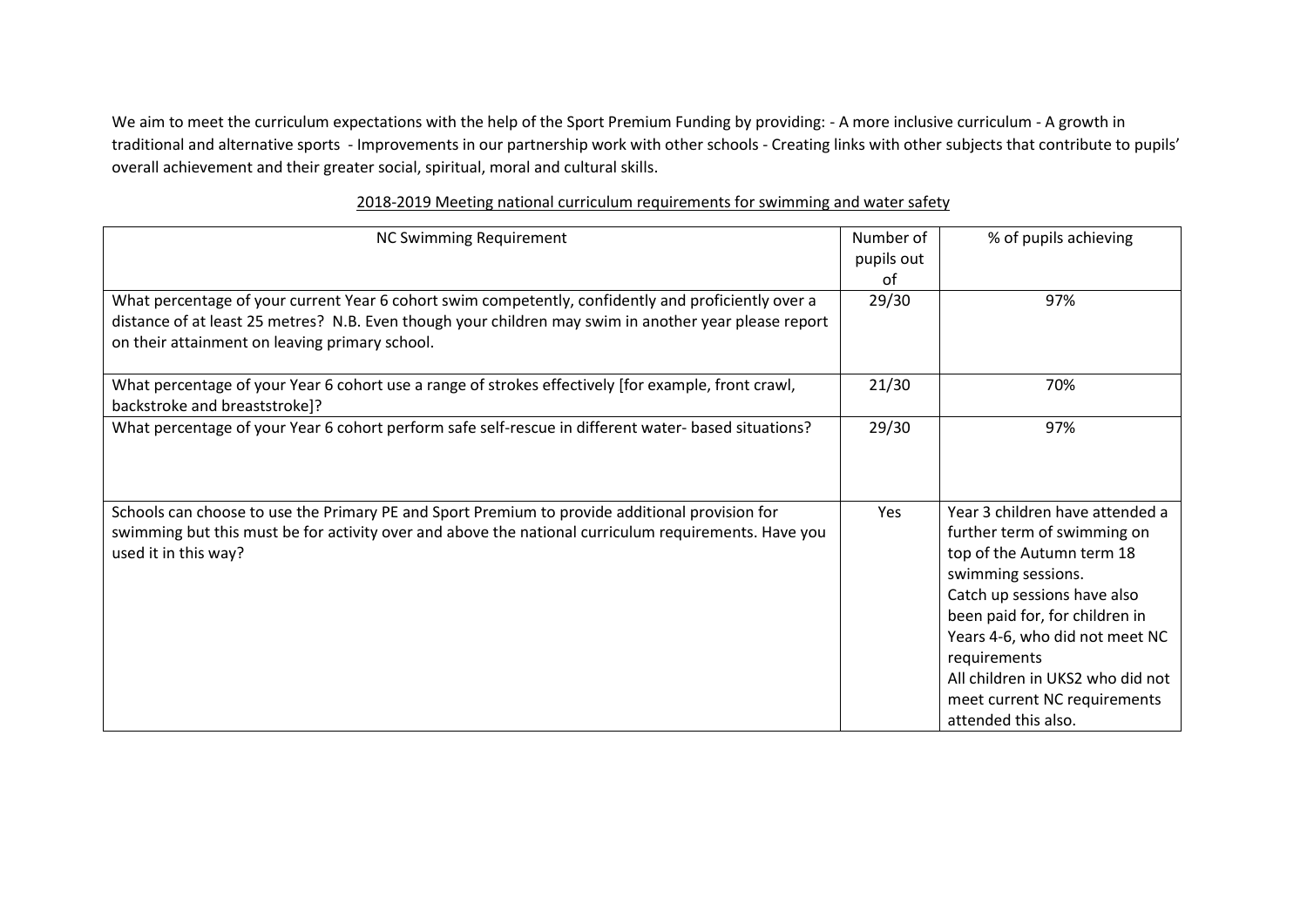| Key achievements in academic Year 2018-2019:                                  | Areas for further improvement:                                                |
|-------------------------------------------------------------------------------|-------------------------------------------------------------------------------|
| Gold Sports Mark award was achieved for a second year running                 | Become an 'active school' incorporating activity into all timetabled lessons, |
| 32 cluster and school games competitions were entered throughout the          | producing heatmaps for all timetables to improve activity levels within       |
| year                                                                          | lessons.                                                                      |
| 21 different types of sports were included                                    | Introduce new ideas to achieve the recommended 30 minutes a day of            |
| Every year group took part in an inter-school competition, involving 187      | activity by providing more CPD for welfare staff.                             |
| children                                                                      | Improve the notion of Personal challenge within PE lessons and                |
| 100% of the school all 'groups' were catered for and involved within          | competitions                                                                  |
| competitions.                                                                 | Increase the opportunities for children to lead during PE lessons             |
| The 1K a day initiative continued through lunchtime, undertaken by            | Continue to enhance the opportunities for our less active and other           |
| welfare staff, to enable all children to be physically active every day:      | targeted groups such as less active, pupil premium and SEN children.          |
| 100% of children took part in the 1K a day.                                   | Work towards every year group to have the expertise of a coach.               |
| 26% of our children were engaged in leading and managing activities e.g.      | Continue to provide opportunities for non-traditional sports and              |
| Sports leaders, Playtime leaders and Young Sports Ambassadors.                | inspirational sessions for all.                                               |
| The school football, netball, cricket and rounders team played matches for    |                                                                               |
| their DPSSA league throughout the school year.                                |                                                                               |
| A specialist gymnastics and dance teacher came into school to inspire the     |                                                                               |
| whole school and to work with the whole school on gymnastics (dance           |                                                                               |
| postponed until October 19)                                                   |                                                                               |
| Various year groups experienced the expertise of coaches e.g. blocks of       |                                                                               |
| orienteering, football, multi-skills, sportshall athletics, high 5's netball, |                                                                               |
| archery, tri-golf and gymnastics in order to provide CPD for staff and high   |                                                                               |
| quality teaching for pupils                                                   |                                                                               |
| A coach came in to train Year 5 and 6 in play leading to work on both KS1     |                                                                               |
| And KS2 yards.                                                                |                                                                               |
| Staff were coached by a gymnastics and dance specialist lead teacher.         |                                                                               |
| Various inter-house sports events were led by the sports leaders which        |                                                                               |
| involved all of the school and were an opportunity for competition for all    |                                                                               |
| abilities.                                                                    |                                                                               |
| Free after school sports places were offered to Pupil Premium children.       |                                                                               |
| Swimming sessions were provided for those children in Year 4,5 and 6 who      |                                                                               |
| were not meeting the NC requirements as stated above.                         |                                                                               |
| Competitions were regularly published via twitter and school dojo.            |                                                                               |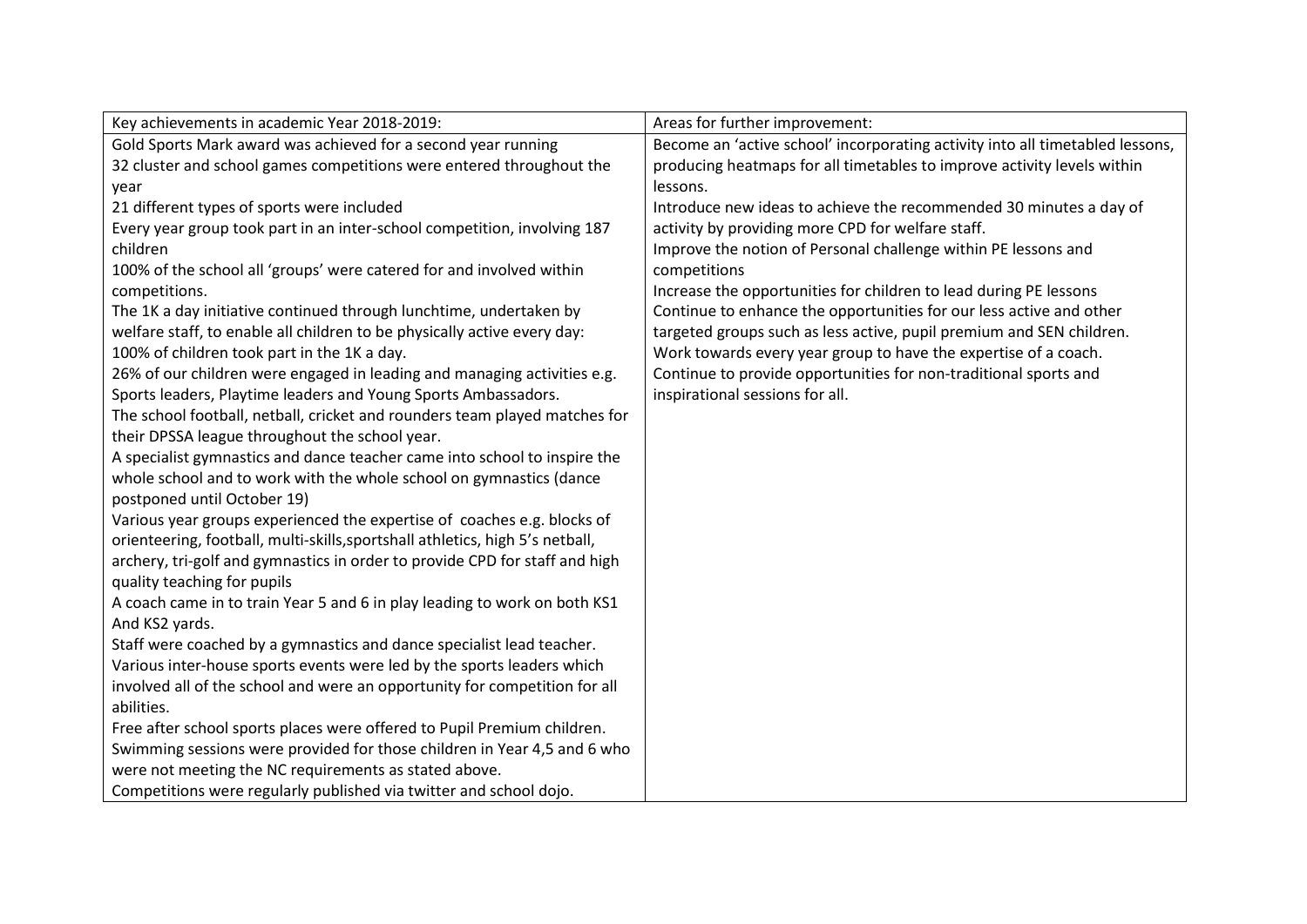| Links were created and maintained with 5 local sports clubs.         |  |
|----------------------------------------------------------------------|--|
| We represented the Borough in orienteering at The Lancashire School  |  |
| Games in Blackpool.                                                  |  |
| We won various sporting competitions and leagues including the DPSSA |  |
| Netball league, Sportshall Athletics and Cross Country.              |  |

| Key indicator 1: The engagement of all pupils in regular physical activity -Chief Medical Officer guidelines recommended<br>that primary school children undertake at least 30 minutes of physical activity a day in school | Percentage of total<br>allocation: |                              |                              |                               |
|-----------------------------------------------------------------------------------------------------------------------------------------------------------------------------------------------------------------------------|------------------------------------|------------------------------|------------------------------|-------------------------------|
|                                                                                                                                                                                                                             | £8353.89                           |                              |                              |                               |
| School focus with clarity on                                                                                                                                                                                                | Actions to achieve:                | Funding allocated:           | Evidence and impact:         | Sustainability and suggested  |
| intended impact on pupils:                                                                                                                                                                                                  |                                    |                              |                              | next steps:                   |
| Purchase equipment for PE,                                                                                                                                                                                                  | Regular checks of the PE           | £49.90 - Play leader Tabards | Spent £114.00 on lunchtime   | Develop increased use of      |
| lunchtime activities (fitness                                                                                                                                                                                               | cupboard to check for wear         | £1200.00 - Fitness Trail     | equipment:                   | the fitness trails and        |
| markings) and Sports Day.                                                                                                                                                                                                   | and tear and replacements          | £214.50 - Playground         | More children can            | incorporate this into a       |
| Enables staff to deliver a                                                                                                                                                                                                  | needed.                            | markings/field markings      | participate in sport during  | timetable for welfare staff   |
| more precise lesson with                                                                                                                                                                                                    | Regular checks with the staff      | £150.00 Sports Day Medals    | lunchtimes.                  | to utilise.                   |
| the aid of resources.                                                                                                                                                                                                       | to ask for any equipment           | £69.50 - Sports trophies     | The identified fewer active  | Send two members of           |
| Creates calmer lunchtimes                                                                                                                                                                                                   | needed.                            | $£31.84 - Stop$ watches      | groups have increased their  | welfare staff on multi-skills |
| with less arguments or                                                                                                                                                                                                      | Book Welfare staff onto CPD        |                              | activity levels by using the | training provided by          |
| fights.                                                                                                                                                                                                                     | courses focusing on                |                              | new fitness trails.          | Lancashire.                   |
| Increases pupil participation                                                                                                                                                                                               | playtime activities to             |                              |                              | Hold two sports days in May   |
| in activities                                                                                                                                                                                                               | incorporate 30 minutes of          |                              |                              | to allow for poor             |
| Increases interest in sport                                                                                                                                                                                                 | physical activity.                 |                              | Total Spent: £1829.74        | weather/provide reserve       |
| and a healthy lifestyle                                                                                                                                                                                                     | Research fixed playtime            |                              |                              | dates.                        |
| Motivates children to                                                                                                                                                                                                       | equipment such as an               |                              |                              | (Sports Day in July did not   |
| perform better during                                                                                                                                                                                                       | outdoor gym facility.              |                              |                              | take place due to poor        |
| Sports Day                                                                                                                                                                                                                  |                                    |                              |                              | weather)                      |
| Prepares children for their                                                                                                                                                                                                 |                                    |                              |                              | Play Leaders are to continue  |
| daily learning                                                                                                                                                                                                              |                                    |                              |                              | to work on both KS1 and       |
| Contributes towards the                                                                                                                                                                                                     |                                    |                              |                              | KS2 yards with refresher      |
| engagement of all pupils in                                                                                                                                                                                                 |                                    |                              |                              | training bring booked in for  |
| regular physical activity                                                                                                                                                                                                   |                                    |                              |                              | Sept/October 2019             |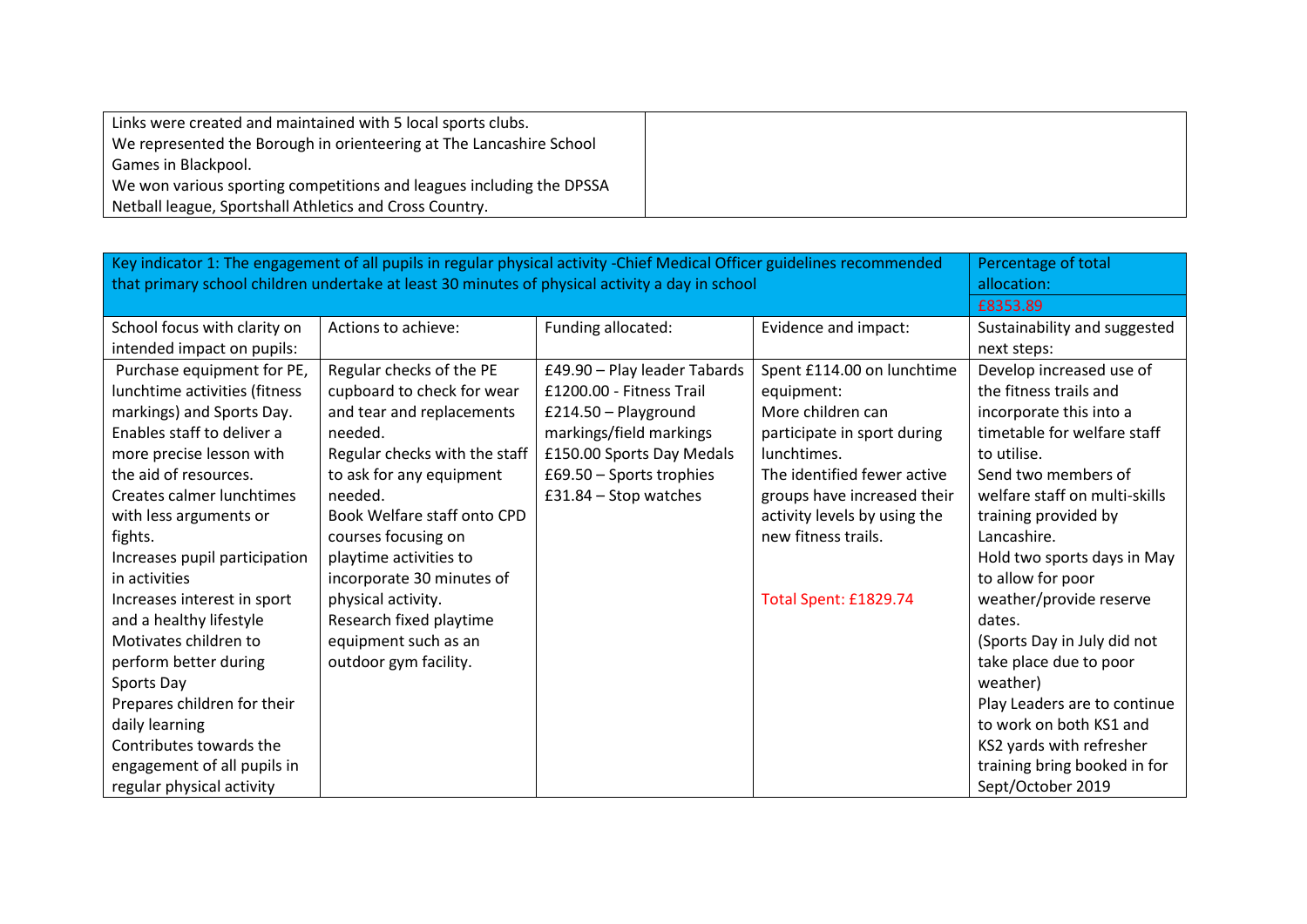| Provides a broad experience<br>of a range of sports and<br>activities<br>Also fits in Key Indicators 2,<br>4 & 5                                                                                                                                                                                                                                                                                                                                                                                                                                                                                                                                                                                    |                                                                                                                                 |                                                                                                                                                     |                                                                                                                                          |                                                                                                                                                                                                                                                                                             |
|-----------------------------------------------------------------------------------------------------------------------------------------------------------------------------------------------------------------------------------------------------------------------------------------------------------------------------------------------------------------------------------------------------------------------------------------------------------------------------------------------------------------------------------------------------------------------------------------------------------------------------------------------------------------------------------------------------|---------------------------------------------------------------------------------------------------------------------------------|-----------------------------------------------------------------------------------------------------------------------------------------------------|------------------------------------------------------------------------------------------------------------------------------------------|---------------------------------------------------------------------------------------------------------------------------------------------------------------------------------------------------------------------------------------------------------------------------------------------|
| Contribute towards<br>specialist PPA cover.<br>All children will be physically<br>active.<br>Provides a broad experience<br>of a range of sports and<br>activities.<br>The coach engages some<br>children who don't always<br>join in in class.<br>All children are taught by<br>qualified sports coaches<br>who deliver a curriculum<br>that develops children's<br>skills and techniques<br>through a multi-sports<br>approach.<br>They provide high quality<br>teaching in which the<br>children engage in both<br>traditional and alternative<br>sports.<br>Aids towards increasing<br>pupil participation in<br>competitive sports.<br>Increases pupil motivation.<br>Raises standard of pupil | Liaise with Andrew Mercer<br>for specialist coaches in a<br>variety of sports such as<br>orienteering, tri-golf and<br>archery. | £600.00 - Orienteering<br>$£110.00 -$ Archery<br>£225.00 - Climbing Wall<br>$£160.00 - Netball$<br>£690.00 - Inter-Pro Football<br>and Multi-skills | All children have<br>participated in two one-<br>hour sessions once a week,<br>every week through the<br>year.<br>Total spent: £1,785.00 | Specialist coaches have<br>enabled the teacher to have<br>further CP, but it also<br>provides the children with a<br>broad range of sports and<br>activities to take part in<br>across both Key Stages.<br>Moving forward, we need to<br>investigate further provision<br>for EYFS and KS1. |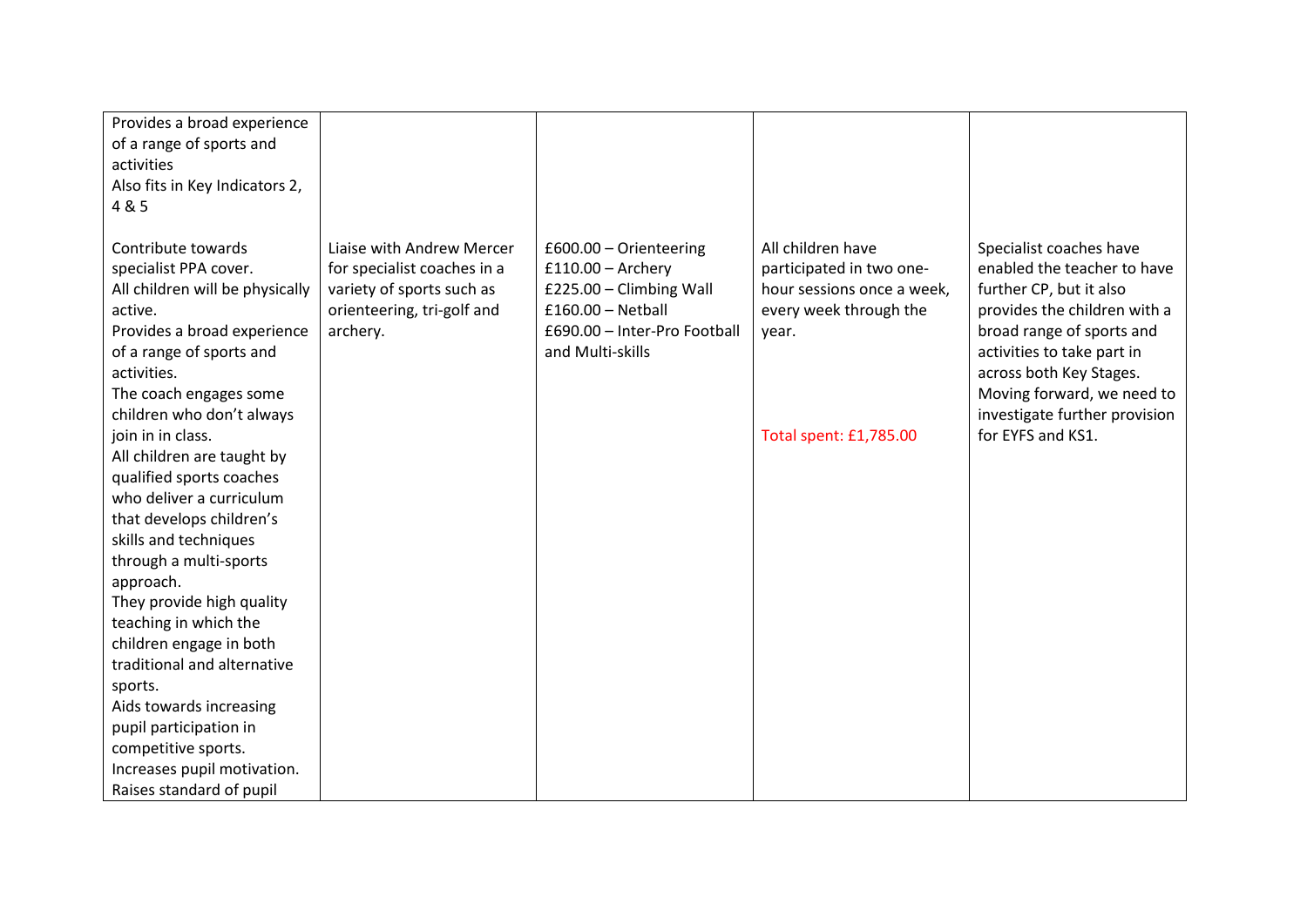| performance.                                                                                                                                                                                                                                                                                                                                                                                                                                                                                                  |                                                                                                                                                                                                                                                                                                                                                                                                          |                                                                                         |                                                                                                                               |                                                                                                                                                  |
|---------------------------------------------------------------------------------------------------------------------------------------------------------------------------------------------------------------------------------------------------------------------------------------------------------------------------------------------------------------------------------------------------------------------------------------------------------------------------------------------------------------|----------------------------------------------------------------------------------------------------------------------------------------------------------------------------------------------------------------------------------------------------------------------------------------------------------------------------------------------------------------------------------------------------------|-----------------------------------------------------------------------------------------|-------------------------------------------------------------------------------------------------------------------------------|--------------------------------------------------------------------------------------------------------------------------------------------------|
| Also fits into Key Indicator 4                                                                                                                                                                                                                                                                                                                                                                                                                                                                                |                                                                                                                                                                                                                                                                                                                                                                                                          |                                                                                         |                                                                                                                               |                                                                                                                                                  |
| Pay for Pupil premium<br>children to attend paid clubs<br>and catch up swimming for<br>those PP children yet to<br>meet the 25m standard.<br>(range of children in Year<br>$4,5$ and $6)$<br>This enables and encourages<br>our Pupil Premium children<br>to take part in<br>extracurricular sports- based<br>activities which they may<br>otherwise have been unable<br>to do<br>Increases interest in sport<br>and a healthy lifestyle<br>Ensures our children are<br>confident with a life-saving<br>skill | Add notification of clubs to<br>dojo and then calculate cost<br>of PP children wanting to<br>attend.<br>Send a letter/ask office to<br>call all pupil premium<br>children notifying them of a<br>free place<br>Assess the children to see if<br>they can swim 25m<br>Arrange a catch-up<br>swimming session for the<br>summer term that doesn't<br>clash with the current Year 3<br>session on a Friday. | £2000.00 per further<br>swimming session in<br>Summer Term 2019<br>including transport. | Swimming costs for those PP<br>children not achieving the<br>NC requirements (swim and<br>transport)<br>Total spent: £1712.00 | Data for the provision of<br>further swimming sessions<br>can be viewed in the table<br>at the beginning of the<br>report.                       |
| Helps families to allow their<br>children to learn to swim at<br>no cost.                                                                                                                                                                                                                                                                                                                                                                                                                                     |                                                                                                                                                                                                                                                                                                                                                                                                          |                                                                                         |                                                                                                                               |                                                                                                                                                  |
| Extra term of swimming<br>provision for Year 3<br>(Summer Term 2020)                                                                                                                                                                                                                                                                                                                                                                                                                                          | Book further swimming<br>course by liaising with Claire<br><b>Birchenough and Business</b><br>Manager.                                                                                                                                                                                                                                                                                                   | £2500.00 per further<br>swimming session in<br>Summer Term 2019<br>including transport. | Total spent: £3027.15                                                                                                         | Year 3 will continue to build<br>on the Autumn Term<br>sessions taken from school<br>budget with a further term<br>undertaken in Summer<br>2020. |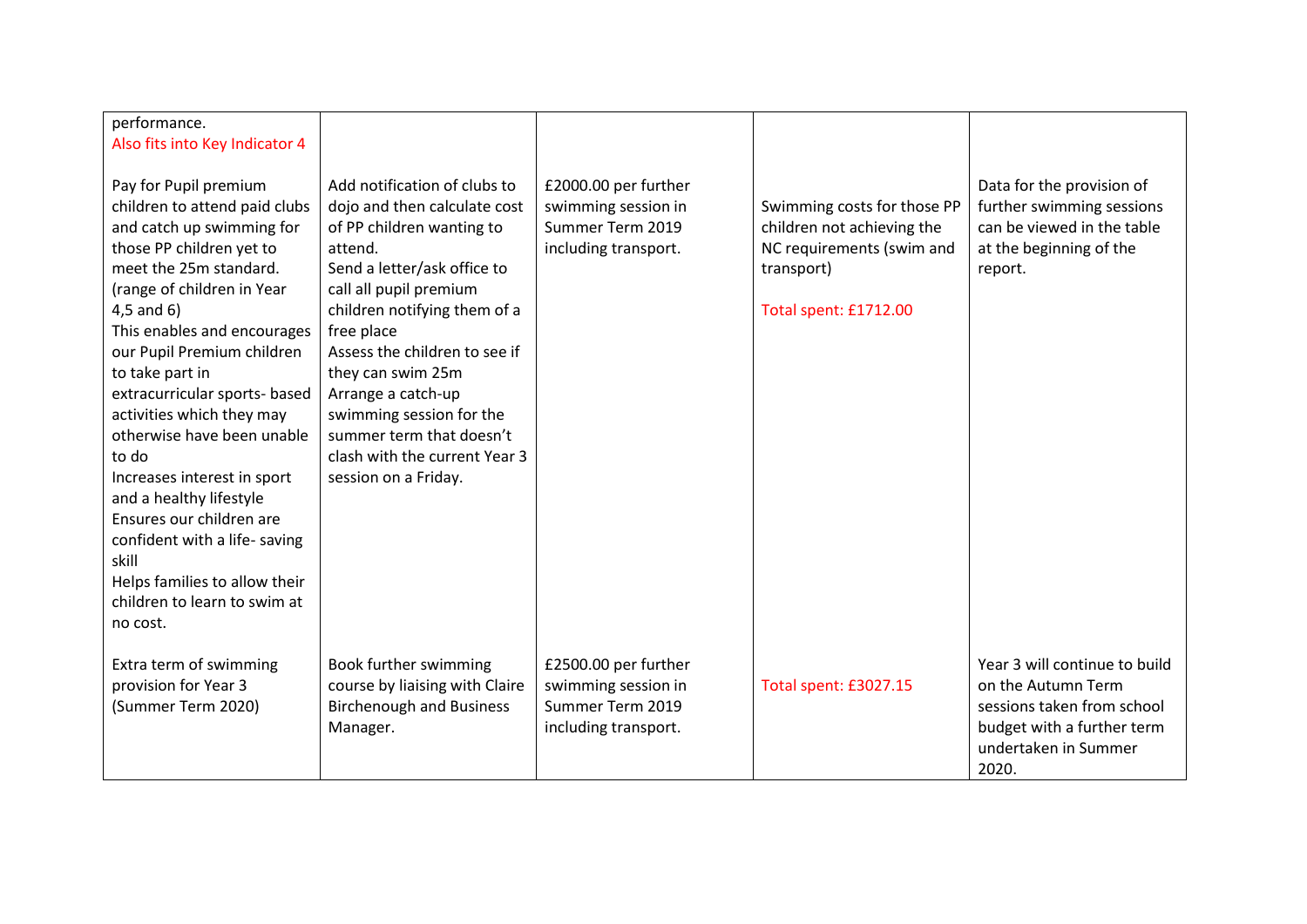| Key indicator 2: The profile of PE and sport being raised across the school as a tool for whole school improvement                                                                                                                                                                                                                                                                                                                                                                                                                                                      |                                                                                                                                                                                                                                                    |                                                                      |                                                                                                                                                                                                                                    | Percentage of total<br>allocation:                                                                                                                                                                                                                                                                                                              |
|-------------------------------------------------------------------------------------------------------------------------------------------------------------------------------------------------------------------------------------------------------------------------------------------------------------------------------------------------------------------------------------------------------------------------------------------------------------------------------------------------------------------------------------------------------------------------|----------------------------------------------------------------------------------------------------------------------------------------------------------------------------------------------------------------------------------------------------|----------------------------------------------------------------------|------------------------------------------------------------------------------------------------------------------------------------------------------------------------------------------------------------------------------------|-------------------------------------------------------------------------------------------------------------------------------------------------------------------------------------------------------------------------------------------------------------------------------------------------------------------------------------------------|
|                                                                                                                                                                                                                                                                                                                                                                                                                                                                                                                                                                         |                                                                                                                                                                                                                                                    |                                                                      |                                                                                                                                                                                                                                    | £2446.55                                                                                                                                                                                                                                                                                                                                        |
| School focus with clarity on<br>intended impact on pupils:                                                                                                                                                                                                                                                                                                                                                                                                                                                                                                              | Actions to achieve:                                                                                                                                                                                                                                | Funding allocated:                                                   | Evidence and impact:                                                                                                                                                                                                               | Sustainability and suggested<br>next steps:                                                                                                                                                                                                                                                                                                     |
| Select 10 children to<br>undertake Sports Leader<br>training and the Young<br>Ambassador Scheme.<br>Provides an opportunity for<br>children to lead and manage<br>within PE.<br>Adds to the provision of<br>sports and activities we<br>offer in school.<br>Aids towards increasing<br>pupil participation in<br>competitive sport.<br>Contributes towards the<br>engagement of all pupils in<br>regular physical activity.<br>Provides support for the less<br>active children during their<br>lunch times, having their<br>peers present.<br>Provides support for the | Share the idea behind the<br>role with Year 6 children.<br>Choose from those<br>interested and liaise with<br>their parents.<br><b>Order Sports Leaders</b><br>hoodies x 10.<br>Organise meetings to be<br>undertaken each<br>Wednesday lunchtime. | £273.93 - Sports Leaders<br>hoodies, team t-shirts and<br>equipment. | Children have been<br>attending the ambassador<br>training with Andrew<br>Mercer.<br>They have led competitions<br>with cluster schools<br>They have led inter-house<br>competitions on a termly<br>basis.<br>Total spent: £273.93 | Continue to develop use of<br>Sports Leaders, but enhance<br>the role. Establish meetings<br>on a weekly basis and give<br>the children clear<br>responsibilities other than<br>tidying out the PE cupboard.<br>Develop use of Sports<br>Leaders conducting pupil<br>interviews and making<br>observations through use of<br>digital equipment. |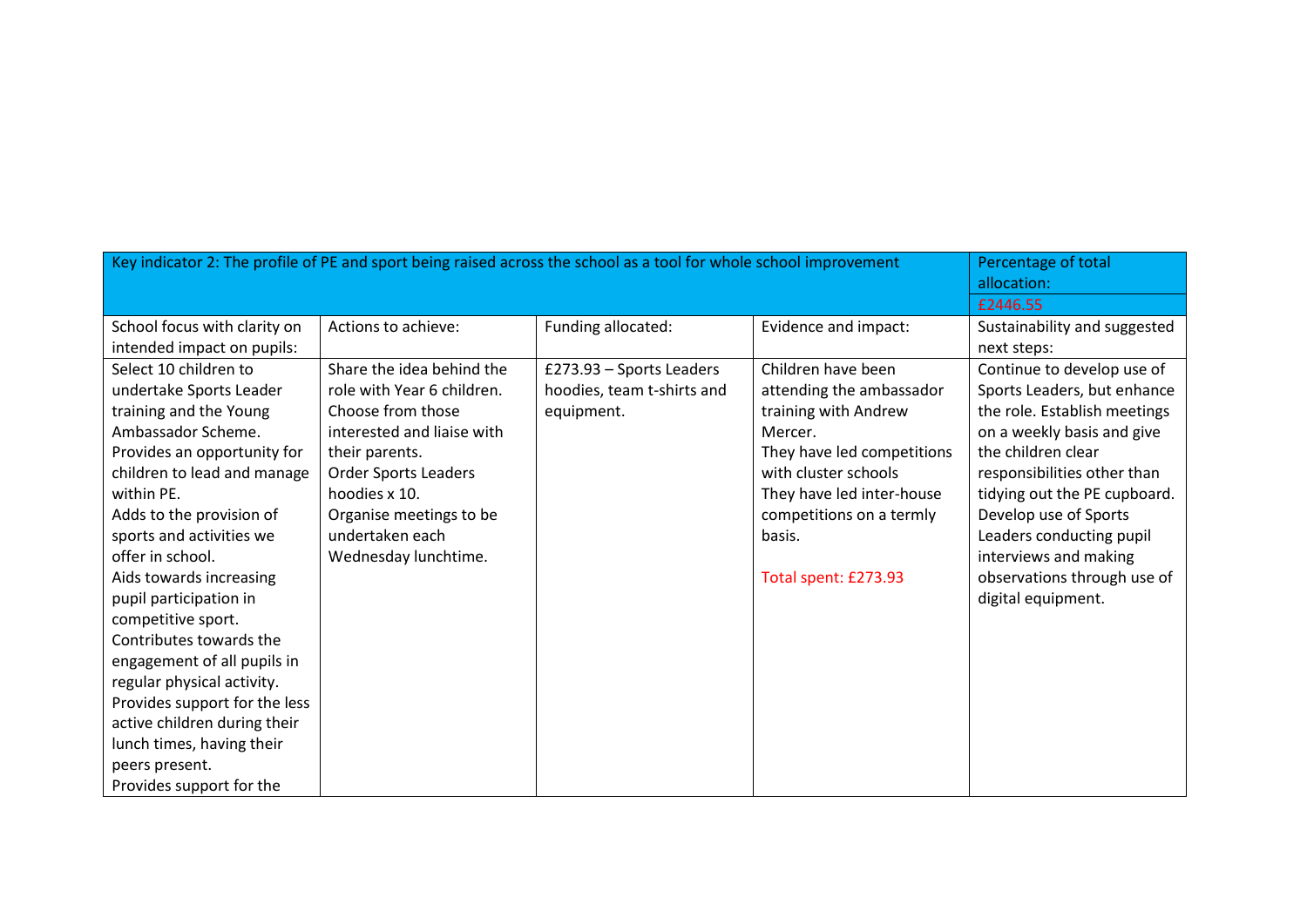| SEND children during their     |                              |                              |                              |                                |
|--------------------------------|------------------------------|------------------------------|------------------------------|--------------------------------|
| competitions having their      |                              |                              |                              |                                |
| peers present.                 |                              |                              |                              |                                |
| Provides the Young             |                              |                              |                              |                                |
| Ambassadors with               |                              |                              |                              |                                |
| important leadership skills    |                              |                              |                              |                                |
| which they can use to lead     |                              |                              |                              |                                |
| within their PE lessons and    |                              |                              |                              |                                |
| in their future schooling and  |                              |                              |                              |                                |
| careers.                       |                              |                              |                              |                                |
| Raises the profile of PE       |                              |                              |                              |                                |
| across the school              |                              |                              |                              |                                |
|                                |                              |                              |                              |                                |
| Take part in as many cluster   |                              |                              |                              |                                |
| and borough competitions       | Look at BwD Primary          | £2172.62 specialist coaching | Gold Sports Mark award was   | Continue to build on success   |
| as possible with specialist PE | <b>Schools Competitions</b>  | prior to                     | achieved for a second year   | and move forward by using      |
| teacher to train/coach         | Calendar at the start of the | competitions/events.         | running.                     | the CPD received by class      |
| before an event to increase    | academic year and prioritise |                              | 32 cluster and school games  | teachers to build on           |
| success rate.                  | events.                      |                              | competitions were entered    | sessions, such as the Tri-Golf |
| Also fits in Key Indicator 5   | Add dates to train the       |                              | throughout the year.         | with Years 3 and 4.            |
|                                | children after they have     |                              | 21 different types of sports | Look at use of specialist      |
|                                | attended trials.             |                              | were included.               | coaches in sports that we      |
|                                |                              |                              | Every year group took part   | have had less success with     |
|                                |                              |                              | in an inter-school           | such as hockey and girls       |
|                                |                              |                              | competition, involving 187   | football.                      |
|                                |                              |                              | children.                    |                                |
|                                |                              |                              | Various sporting accolades   |                                |
|                                |                              |                              | achieved such as winning     |                                |
|                                |                              |                              | the DPSSA Netball league     |                                |
|                                |                              |                              | and representing the         |                                |
|                                |                              |                              | Borough at the Lancashire    |                                |
|                                |                              |                              | School Games in July 19.     |                                |
|                                |                              |                              | Total spent: £2172.62        |                                |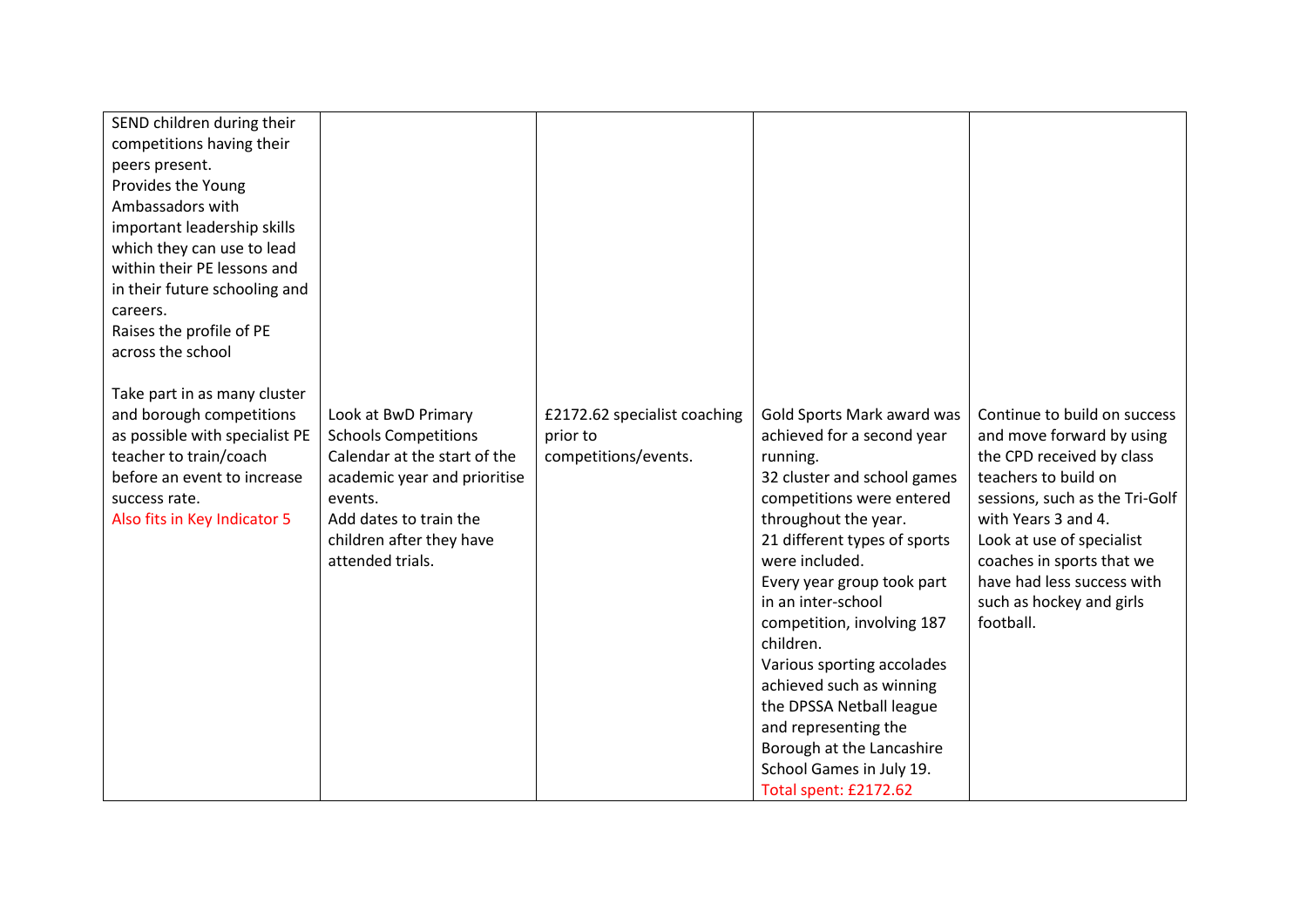| Key indicator 3: Increased confidence, knowledge and skills of all staff in teaching PE and sport | Percentage of total<br>allocation: |                    |                                 |                              |
|---------------------------------------------------------------------------------------------------|------------------------------------|--------------------|---------------------------------|------------------------------|
|                                                                                                   |                                    |                    |                                 | £1718.55                     |
| School focus with clarity on                                                                      | Actions to achieve:                | Funding allocated: | Evidence and impact:            | Sustainability and suggested |
| intended impact on pupils:                                                                        |                                    |                    |                                 | next steps:                  |
| Buy in specialist dance and                                                                       | Find out any available             | £2,400.00          | £1550.00 spent on cover         | The gymnastics CPD will be   |
| gymnastics coaches for staff                                                                      | courses/ coaching specialists      |                    | and CPD with CT's for           | followed with CT's           |
| CPD after being highlighted                                                                       | and lead teachers and share        |                    | Gymnastics.                     | undertaking lessons that     |
| through staff                                                                                     | with staff                         |                    | £168.55 spent on supply to      | incorporate all of the       |
| questionnaires.                                                                                   | Complete any registration          |                    | cover Lindsey Araujo            | suggestions made by Jess     |
| Improves standards of pupil                                                                       | forms and book supply if           |                    | attending an 'Active Maths'     | Squires including format and |
| performance                                                                                       | needed                             |                    | course                          | assessments.                 |
| Increases knowledge of                                                                            | Confirm dates and liaise           |                    | Total spent £1718.55            | The dance CPD did not go     |
| staff.                                                                                            | with HT and Business               |                    |                                 | ahead so this has been       |
| Raises profile of PE across                                                                       | Manager.                           |                    | Evidence and Impact             | reorganised to take place in |
| the school                                                                                        |                                    |                    | Ideas taken from the            | Autumn Term 1 and this will  |
|                                                                                                   |                                    |                    | training have informed          | also improve standards of    |
|                                                                                                   |                                    |                    | planning and been               | pupil performance with an    |
|                                                                                                   |                                    |                    | implemented into the            | increased knowledge for      |
|                                                                                                   |                                    |                    | school day. Observations        | staff.                       |
|                                                                                                   |                                    |                    | undertaken by myself and        |                              |
|                                                                                                   |                                    |                    | the Lead teacher for gym        |                              |
|                                                                                                   |                                    |                    | and dance have seen an          |                              |
|                                                                                                   |                                    |                    | increase in knowledge and       |                              |
|                                                                                                   |                                    |                    | capabilities for CT's. This has |                              |
|                                                                                                   |                                    |                    | improved standards of pupil     |                              |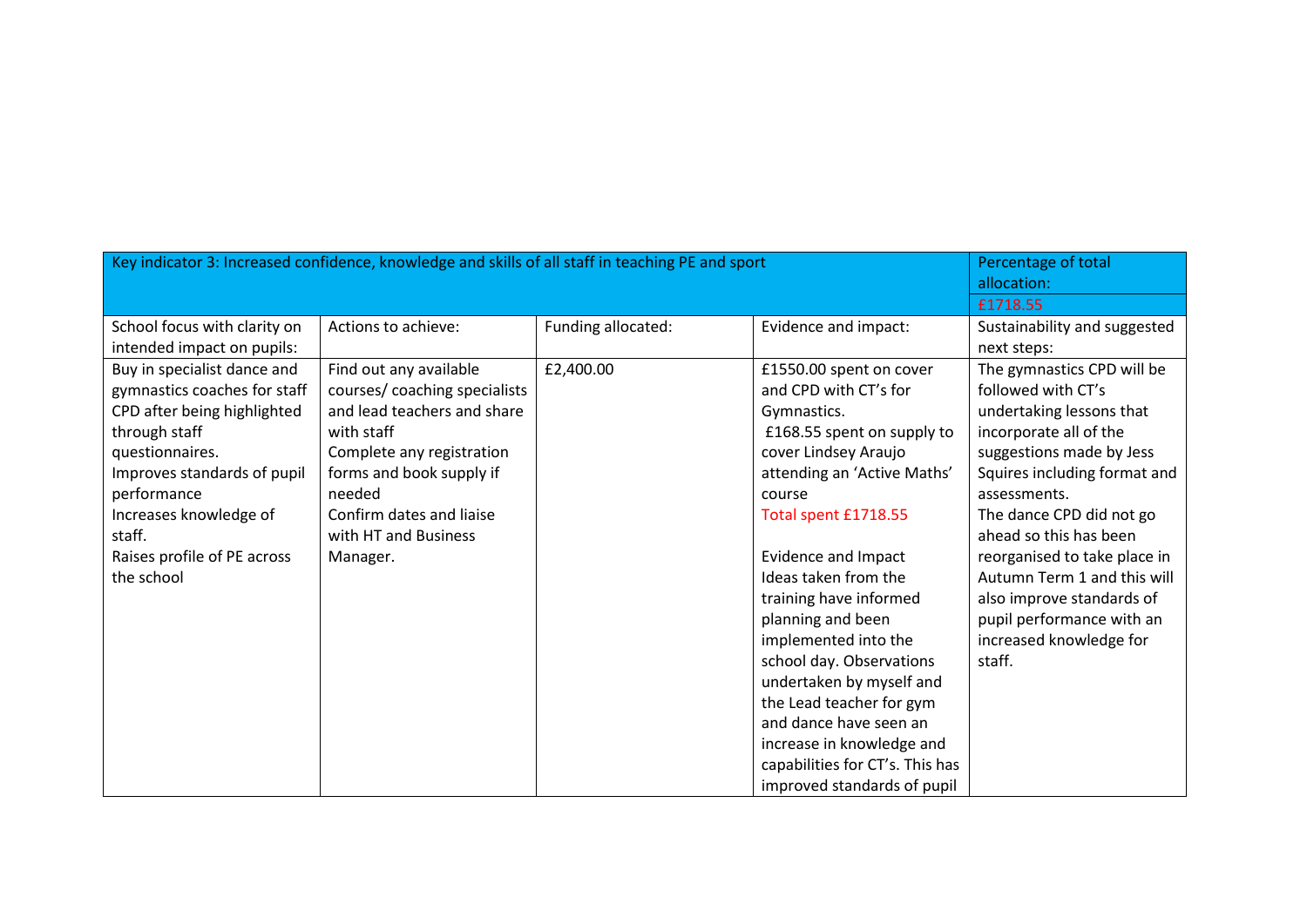|  | performance.                 |  |
|--|------------------------------|--|
|  | *No gymnastics CPD took      |  |
|  | place due to outside issues. |  |
|  | This will take place in      |  |
|  | Autumn Term 2019.            |  |

| Key indicator 4: Broader experience of a range of sports and activities offered to all pupils | Percentage of total<br>allocation: |                               |                               |                                |
|-----------------------------------------------------------------------------------------------|------------------------------------|-------------------------------|-------------------------------|--------------------------------|
|                                                                                               |                                    |                               |                               | £1530.00                       |
| School focus with clarity on                                                                  | Actions to achieve:                | Funding allocated:            | Evidence and impact:          | Sustainability and suggested   |
| intended impact on pupils:                                                                    |                                    |                               |                               | next steps:                    |
| Book a visit to an Outdoor                                                                    | Research OAA centres that          | £30.00 per child for visit to | <b>Rock and River Outdoor</b> | Plan in visits for next year.  |
| Adventure Activity provider.                                                                  | are within an hour's drive of      | Rock and River.               | <b>Education Centre Visit</b> | Look at a day visit to an OAA  |
| The children have the                                                                         | the school.                        |                               | £1140.00 centre cost          | centre for Year 3. A taster    |
| opportunity to work outside                                                                   | Liaise with the coach              |                               | £390.00 transport to and      | PGL session for Year 4 (1      |
| of the school using the                                                                       | companies on dates and             |                               | from the venue                | night, 2 days) and a 3 day     |
| centres facilities, providing                                                                 | availability for travel.           |                               | Total spent: £1530.00         | residential PGL visit for Year |
| real life experiences and the                                                                 | Complete relevant admin            |                               |                               | 5.                             |
| use of resources that our                                                                     | and Safeguarding                   |                               | <b>Evidence and Impact</b>    | This will run alongside        |
| school doesn't have.                                                                          | procedures.                        |                               | Children were able to access  | weekly orienteering sessions   |
| Provides a broad experience                                                                   | Book visit for Years 3 and 4       |                               | a wide variety of activities  | for Years 5 & 6 throughout     |
| of a range of outdoor                                                                         | in Summer Term 2019.               |                               | that we are unable to         | the whole of the Autumn        |
| learning activities such as                                                                   |                                    |                               | provide at school.            | Term 2019.                     |
| climbing, abseiling and                                                                       |                                    |                               | These activities included:    | Develop range of sport         |
| archery.                                                                                      |                                    |                               | Wall climbing, abseiling,     | offered to EYFS and KS1.       |
| Also fits in Key Indicator 1,                                                                 |                                    |                               | high/low ropes courses,       |                                |
| 2, 4 & 5 Increases pupil                                                                      |                                    |                               | Leap of faith and archery.    |                                |
| motivation. Raises standard                                                                   |                                    |                               | Parental questionnaires       |                                |
| of pupil performance                                                                          |                                    |                               | given out following the visit |                                |
| Also fits in Key Indicators 1                                                                 |                                    |                               | show that the children        |                                |
| & 2                                                                                           |                                    |                               | involved benefitted greatly   |                                |
|                                                                                               |                                    |                               | and showed an increased       |                                |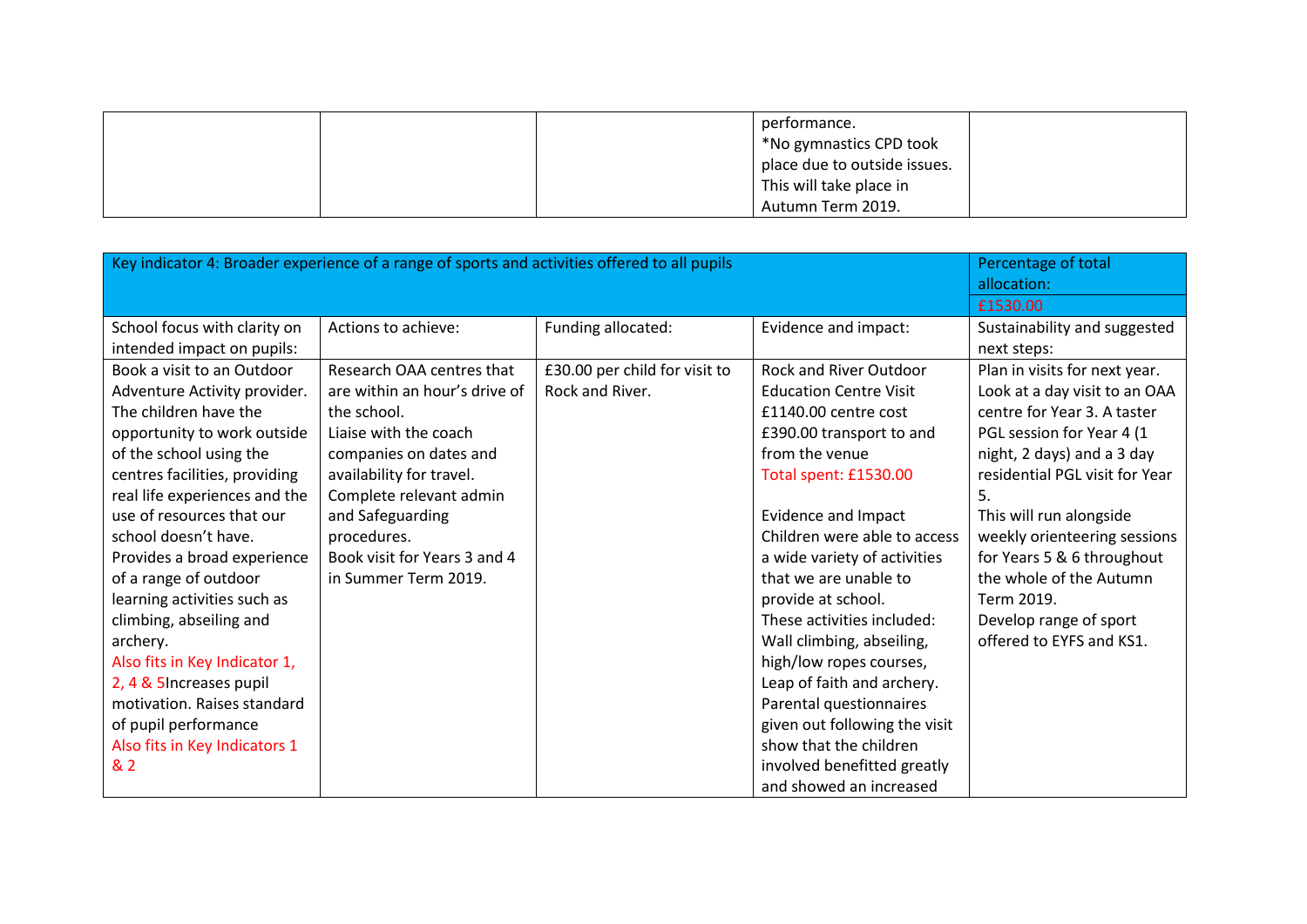|  | pupil motivation and raised |  |
|--|-----------------------------|--|
|  | standards in their overall  |  |
|  | performance                 |  |